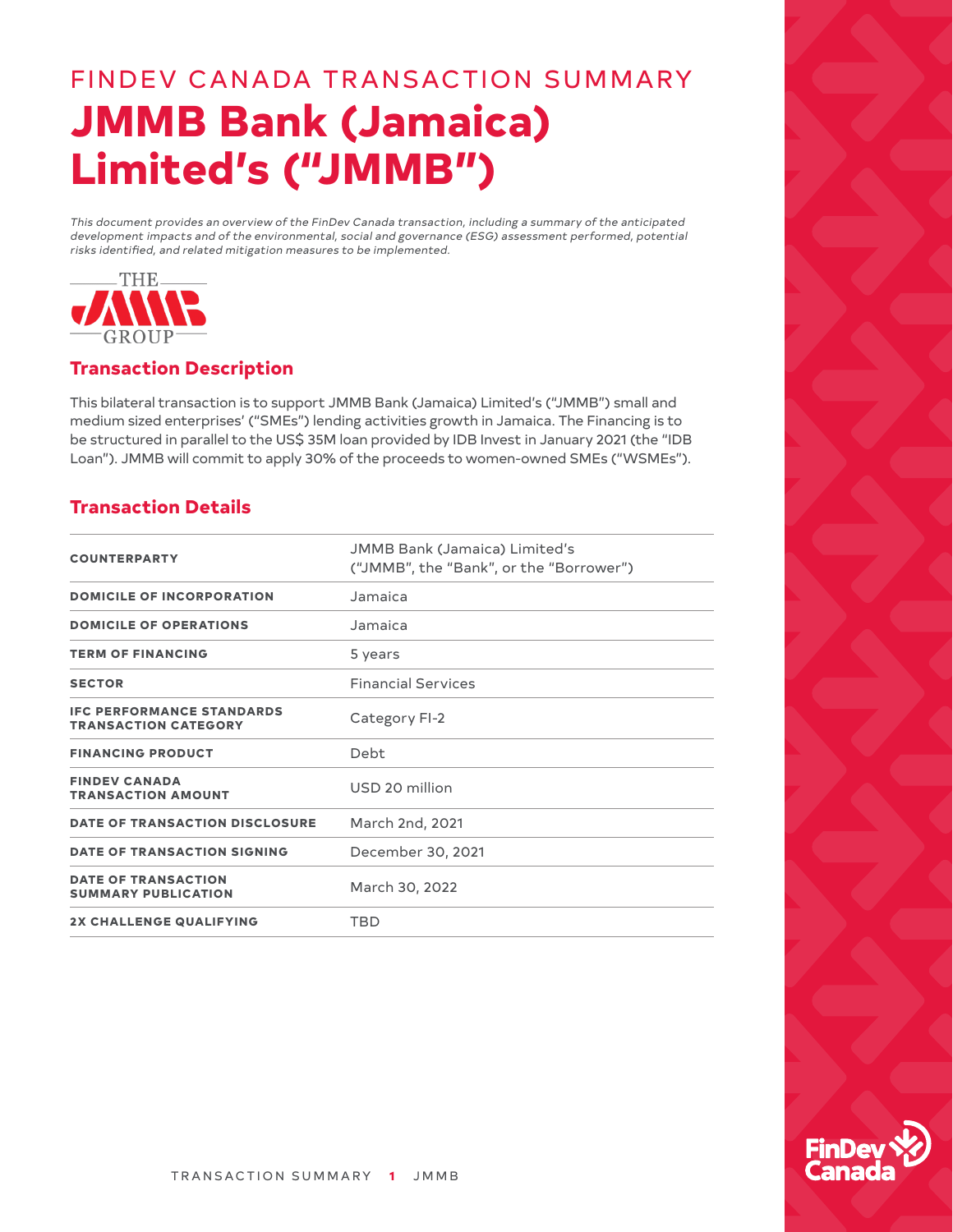### **Summary of Anticipated Development Impacts**

Micro, small and medium enterprises ("MSMEs") are the backbone of Jamaica's economy. They account for 80% of the country's employment<sup>1</sup>, which represented over one million jobs in 2020<sup>2</sup>. Despite their economic significance in the country, the financing gap for SMEs in Jamaica is estimated to be over US\$ 2.6 billion<sup>3</sup>, or close to 20% of the country's GDP<sup>4</sup>. It is estimated that only 27% of businesses in the country have a loan from a financial institution or a line of credit, well below LAC's average of 48%<sup>6</sup>.

The key development impact contribution of this transaction is to provide access to financial services to Jamaican SMEs to foster economic development and support local jobs. The impact theory of change summarizes how JMMB will contribute to FinDev Canada's long‑term development impact goals and the UN Sustainable Development Goals (SDGs), particularly SDG 8 "Decent Work and Economic Growth" and SDG 5 "Gender Equality".

#### **Barriers:**

- SME financing gap in Jamaica is US\$ 2.6 billion
- 20% of SMEs in Jamaica are women‑owned or operated
- Low rates of access to finance; only 27% of SMEs have obtained bank loans or a line of credit
- Difficulty for SMEs in Jamaica to access funding due to lack of adapted financial instruments targeting this segment



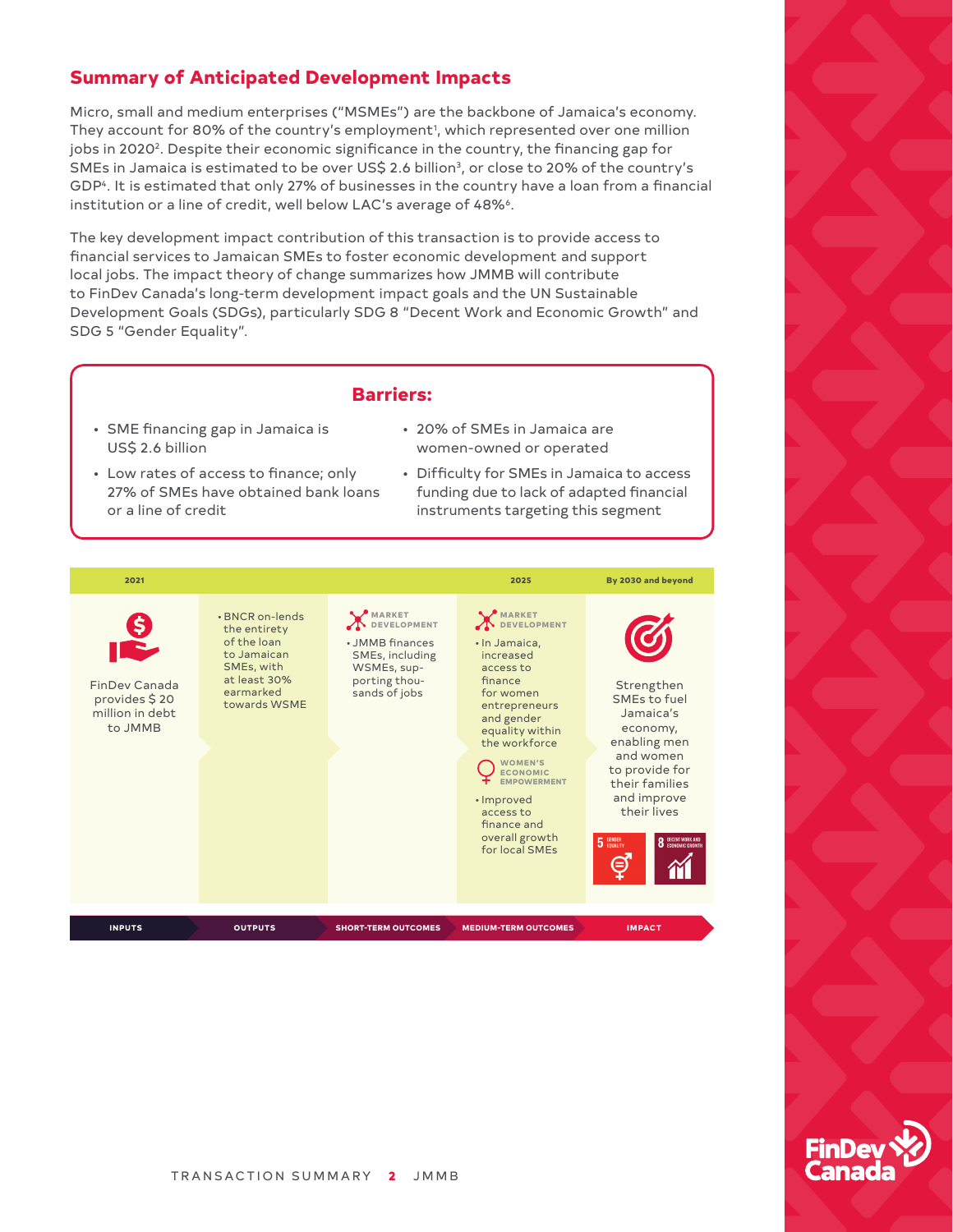MARKET DEVELOPMENT

- **Strengthen local SMEs and value chains:** JMMB is focused on offering financial products and services to better support SMEs in Jamaica. Supporting jobs and income‑generating activities through the funding of local SMEs is particularly valuable considering that Jamaica recorded a 5% decrease in employment since the beginning of the COVID‑19 pandemic1 . According to the World Bank, one of the main barriers for SMEs to access funding in the Latin America and Caribbean region (LAC) is the lack of bank strategies, processes and financial instruments tailored to their specific needs<sup>2</sup>. After a thorough market study of the SME landscape in 2018, JMMB optimized its operating model to meet the needs of this segment.
- **Solutions to increase financial inclusion:** JMMB supports informal SMEs (the informal sector represents an estimated 43% of Jamaica's GDP<sup>3</sup>) formalize their business by connecting them with strategic partners, which improves their chances of being eligible for a loan. Many of JMMB's SME clients receive loans from a financial institution for the first time.
- **COVID‑19 relief:** As many businesses experienced a notable change in income since the beginning of the pandemic<sup>4</sup>, JMMB started offering relief packages, such as moratoriums on principal and interest to alleviate the financial burden brought on by COVID-19. In an effort to reduce the need for in-person banking and following the digital shift in the eco-system, JMMB is exploring ways to partner with fintech companies to facilitate online money transfers.



- **Support women's leadership:** The Bank maintains a notable representation of women with 44% on the Board of Directors and 57% in the Leadership team. The Bank offers leadership training programs for women employees and created the WIN program ("Women Inspiration Network") to encourage exchanges between women of different levels within the company.
- **Offering decent employment for women:** As a signatory of the UN Women Empowerment Principles ("WEPs"), and with 67% of employees being women, JMMB is dedicated to empowering women in the workplace and providing equal opportunities to all employees. The Bank publishes gender‑neutral job postings and strives for equal pay for men and women.
- **Supporting women entrepreneurs:** JMMB committed to channel at least 30% of FinDev Canada's loan to WSMEs. The Bank has a program entitled Her Wealth that offers tailored financial and non‑financial services for women, such as capital support, education loans, home loans, and retirement plans as well as training and financial education resources.



CLIMATE MITIGATION AND ADAPTATION

• **Sustainable practices within operations:** Given the sector of operation, JMMB has a low carbon footprint. Nonetheless, JMMB has an Environmental Strategy in place for its facilities and offers training for employees on sustainability practices.



<sup>&</sup>lt;sup>1</sup> [Trading Economics, Jamaica Employment Rate,](https://tradingeconomics.com/jamaica/employment-rate) 2020.

<sup>2</sup> [World Bank, Jamaica SME Finance Technical Note,](https://openknowledge.worldbank.org/bitstream/handle/10986/21909/Jamaica000SME0finance000technical0note.pdf?sequence=1&isAllowed=y) 2015.

<sup>&</sup>lt;sup>3</sup> [World Bank, Jamaica SME Finance Technical Note,](https://openknowledge.worldbank.org/bitstream/handle/10986/21909/Jamaica000SME0finance000technical0note.pdf?sequence=1&isAllowed=y) 2015.

<sup>4</sup> [LAC Economic System, Resilience for SMEs in Times of Pandemic](http://www.sela.org/en/events/e/66381/resilience-for-smes-in-times-of-pandemic), 2020.